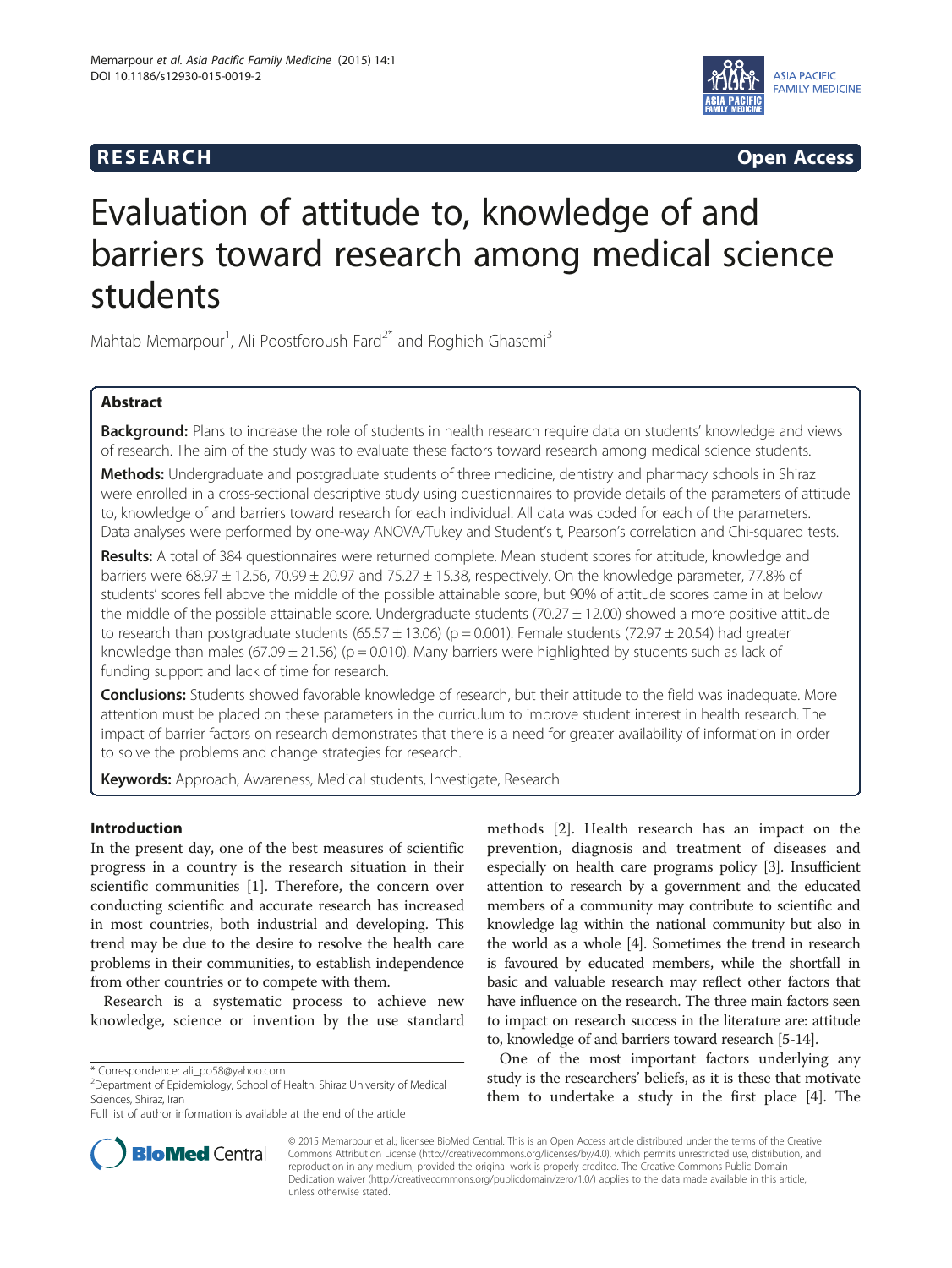attitude to health research stems from the researchers' curiosity and interest in a particular subject or their wish to solve a problem within a community [\[5](#page-5-0)-[8](#page-5-0)]. Performance of research fitted to the health needs of each society should be encouraged for consideration by their own educated sectors. The literature reports positive attitudes toward research among the majority of Irish [\[11\]](#page-5-0), Pakistani [\[5,7,9](#page-5-0)], Croatian [\[10\]](#page-5-0) and New Zealand [[12](#page-5-0)] medical students throughout their career.

Adequate knowledge of the study subject and awareness of research principles are essential prerequisites for any study. Some previous studies of medical students showed that they had inadequate knowledge of the scientific inquiry process, but that they were nonetheless interested in pursuing research in the future [[5](#page-5-0),[6,10](#page-5-0)].

The final factor directly affecting the performance of research lies in the barriers against researchers. The main parameters reported in the literature as barriers to research among medical students included: inadequate knowledge of study design or interpretation of study results, time limitations [[11,13](#page-5-0)-[15\]](#page-5-0) and restrictions in funding support [\[9](#page-5-0),[14-16](#page-5-0)]. Other factors mentioned as barriers include: lack of research training [[1,9](#page-5-0)], uncertainty about the ability to successfully complete a study (lack of research self-efficacy) [\[1,11,14,15](#page-5-0)], little support from mentorship [\[11,14,](#page-5-0)[17,18\]](#page-6-0), lack of interest in research [[19](#page-6-0)] and limited access to data sources (i.e. internet), materials and equipment [[6\]](#page-5-0).

Given the role of research in health care programs and the fact that few studies are available on the importance of research among medical science students, the aim of this study was the "evaluation of attitude to, knowledge of and barriers toward research among students of medicine, dentistry and pharmacy studying at Shiraz University of Medical Sciences 2012-2013". The results will be used as the basis of recommendations and a strategy to improve research among medical science students in Shiraz.

### Methods

#### Subjects

The research protocol for this cross-sectional study was submitted to the Human Ethics Review Committee of the Faculty of Dentistry Shiraz University of Medical Sciences. Following approval from the Committee, 410 students were enrolled in the study. Of the 216 medical students, 135 agreed to participate in the study, along with 144 out of 151 of dental students and 131 of the 152 pharmacy students initially enrolled in the study. The cohort included all of the undergraduate students enrolled in the last two years of their respective medical science schools ( $5<sup>th</sup>$  and  $6<sup>th</sup>$  years) in Shiraz, plus postgraduate students in all three fields regardless of the year of their education. Exclusion criteria for the study included: unwillingness to participate in the survey,

undergraduate students from below the 5th year of their course and any responses where no more than three questions were answered.

#### Questionnaire

A 3-page, self-reporting questionnaire was distributed to the students by one researcher who explained the aim of the study, and those students who showed an interest in participating were able to consult the surveyor who remained present to answer any questions raised by respondents while they were completing the forms. The questionnaires were distributed directly to individual students and were collected immediately after completion. Both undergraduate and postgraduate students in the three fields of medical sciences (medicine, dentistry and pharmacy) were included in the study. The definition of postgraduate student includes: medical residents (involving those in the clinical practice, but not PhD students involved in basic sciences), all the dental resident students and all PhD pharmacy attending in the pharmacy. All participants were assured that their responses would remain secret.

The questions included in the questionnaire were obtained on the basis of a comprehensive literature review [\[9,10,14,15](#page-5-0)[,20-22](#page-6-0)]. The content of the questionnaire was adapted from previous studies with efforts made to make the questionnaires appropriate to our local university. The questionnaire included three main sections to evaluate student views on attitudes to, knowledge of and barriers towards research (Additional file [1\)](#page-5-0). The questionnaire addressed:

- 1. Demographic information such as: age, gender, marital status, field of study, level of education, participation in research projects.
- 2. Attitudes towards research were assessed by 27 questions. The answers were evaluated by 5-point Likert rating scale ranging from strongly agree (score 1) to strongly disagree (score 5). The total of attitude scores as well as barrier scores for each student were computed as a sum of the total number scores (5-point Likert) answered for the questions. The questions were centered on the perceived role of research in their education, life and future career. Some questions also raised discussion of the importance of research class, the kind of research preference, reasons for having interest in the research and plans to participate in research.
- 3. Knowledge of research was investigated through 8 questions to evaluate basic and preliminary knowledge of different kinds of research studies, statistics, scientific writing, database resources. Each correct response earned a score of 1 and each incorrect answer received a score of 0.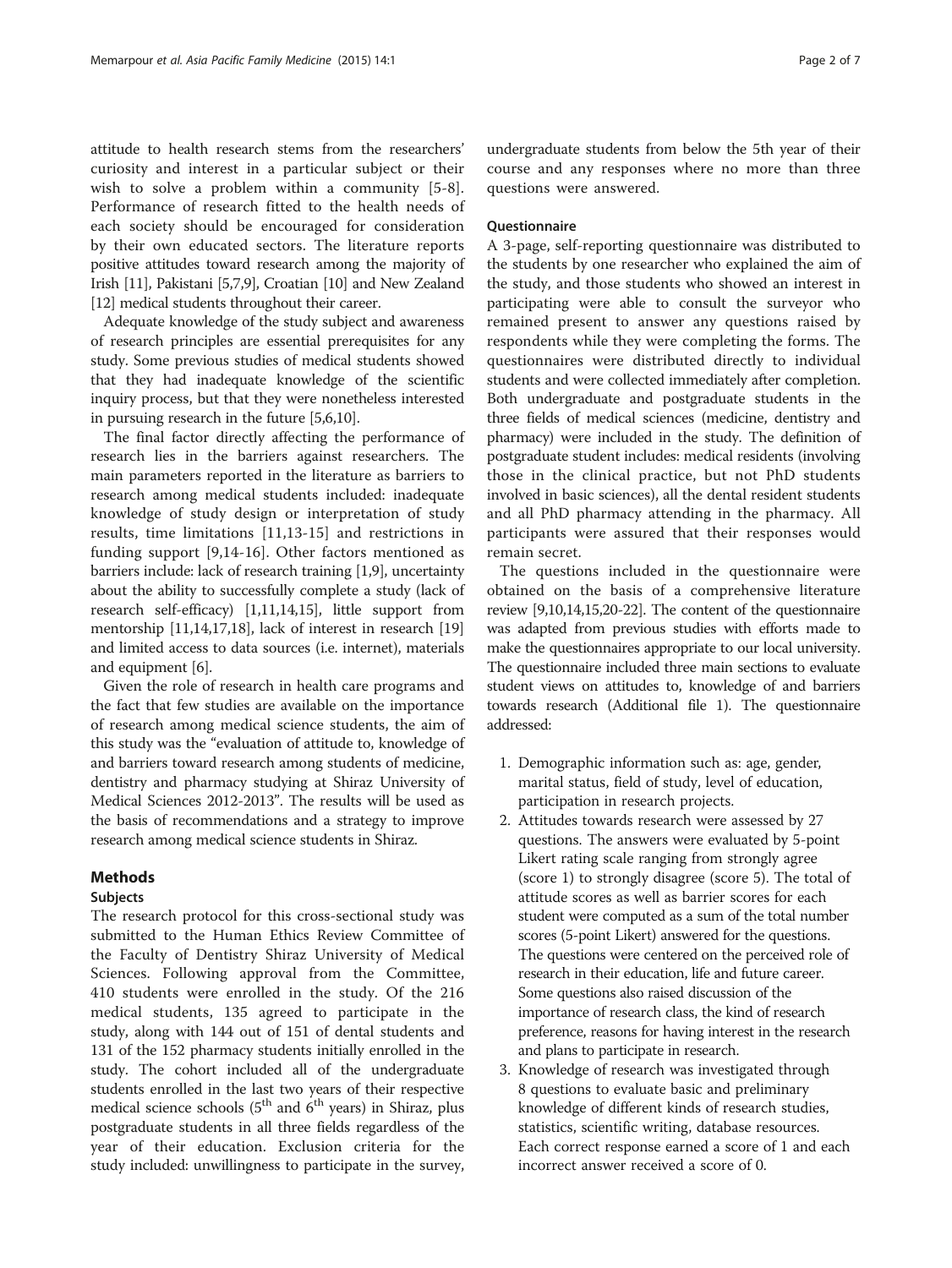4. Barriers toward research were assessed through 32 questions and evaluated in the same way as described for assessment of attitude. The questions concerned limitation factors on research such as: inadequate financial support, problems in performing research (i.e.; lack of access to equipment and research materials), lack of time, inadequate motivation, inadequate mentor support and acknowledgement of researchers.

The relevance of the questions and the comprehensibility of the questionnaire were assessed by a panel of 10 professors and 25 students in each of the institutes prior to implementation in order to ensure there was no difficulty in understanding and responding to the questions. The reliability coefficient accessed by Cronbach alpha was 0.75 for attitude, 0.88 for barriers and 0.71 for knowledge.

#### Analysis

#### Statistical analysis

All of the data from the completed forms was collected and coded for each of these parameters to assess the medical, dental and pharmacy students' responses to the three fields of research, including the undergraduate and post graduate students. Also the respondents were compared according to field of education as well as level of education. The students' answers were compared to each other to identify any impact of age, sex, marital status or level of education on their responses. The quantitative variables were presented as percentages and the qualitative data was presented as means and standard deviations of variables relating to the level and field of education.

Data analyses were performed by means of the SPSS for Windows version 15.0 statistical package. One-way ANOVA/Tukey and Student's t tests were used to compare the mean scores and ages in different levels and field of education, respectively. Pearson's correlation coefficient was used to assess the relationship between age and scores. The chi-square test was employed to draw comparisons between groups on a basis of sex and marital status. Of the questionnaires collected, any with more than two missing

responses were discarded. Throughout the study  $p < 0.05$ was considered statistically significant.

#### Results

Completed forms were received from 384 undergraduate and postgraduate students. Reponses were received from 276 undergraduates (mean age  $23.75 \pm 1.60$ ) and 108 postgraduates (mean age  $27.85 \pm 3.06$ ). In total 66.4% were women and 33.6% were men. All of the students surveyed had participated at least in one piece of research, but only 36.8% had published their work (31.2% of undergraduate students and 42.4% of postgraduate students). Table 1 shows demographic characteristics of participants.

The overall mean scores of students on attitude, knowledge and barriers were 68.97 ± 12.56, 70.99 ± 20.97 and 75.27 ± 15.38, respectively. Female students (72.97 ± 20.54) had greater knowledge than males (67.09 ± 21.56) (p=0.010), and single students  $(69.73 \pm 12.37)$  had better attitude than their married peers  $(66.12 \pm 12.54)$  (P = 0.020). The age of students was significantly correlated with both knowledge  $(r = -0.102, p = 0.048)$  and attitude scores  $(r = -0.170, p = 0.001)$  in an inverse direction.

Comparisons between the 3 different schools regardless of level of education showed a mean for knowledge in medical students significantly lower than that of pharmacy and dentistry students  $(p < 0.001, p = 0.012)$  respectively. The mean attitude score of undergraduate students  $(70.27 \pm 12.00)$  was significantly greater than that of postgraduate students  $(65.57 \pm 13.06)$  (p = 0.001). However, there was no significant difference between the education levels of students in terms of knowledge and barrier scores  $(p = 0.974, p = 0.791, respectively)$ . Table [2](#page-3-0) shows comparative means and standard deviations between on research subjects between sex and marital status groups as well as field and level of education groups.

Table [3](#page-3-0) shows comparative means and standard deviations between field and level of education on research subjects. The levels for each of the 3 threads: attitude, knowledge and barriers to health research, were evaluated by the percentage of students falling in the quartiles of the possible score for each field (Table [4\)](#page-4-0). Data

Table 1 Demographic data of students participating in the current study

|                           |          | n   | Undergraduate students | Postgraduate students |
|---------------------------|----------|-----|------------------------|-----------------------|
| Sex                       | Male     | 130 | 82 (29.8%)             | 48 (43/4)             |
|                           | Female   | 254 | 194 (70.2%)            | 60 (56/6%)            |
| <b>Marital status</b>     | Single   | 296 | 230 (83/6%)            | 66 (61/7%)            |
|                           | Couple   | 88  | 46 (16/4%)             | 42 (38/3%)            |
| <b>Field of education</b> | Medical  | 121 | 85 (70/2%)             | 36 (29/8%)            |
|                           | Dental   | 138 | 101 (73/4%)            | 37(26/6%)             |
|                           | Pharmacy | 125 | 90 (73/2%)             | 35 (26/8%)            |
|                           |          |     |                        |                       |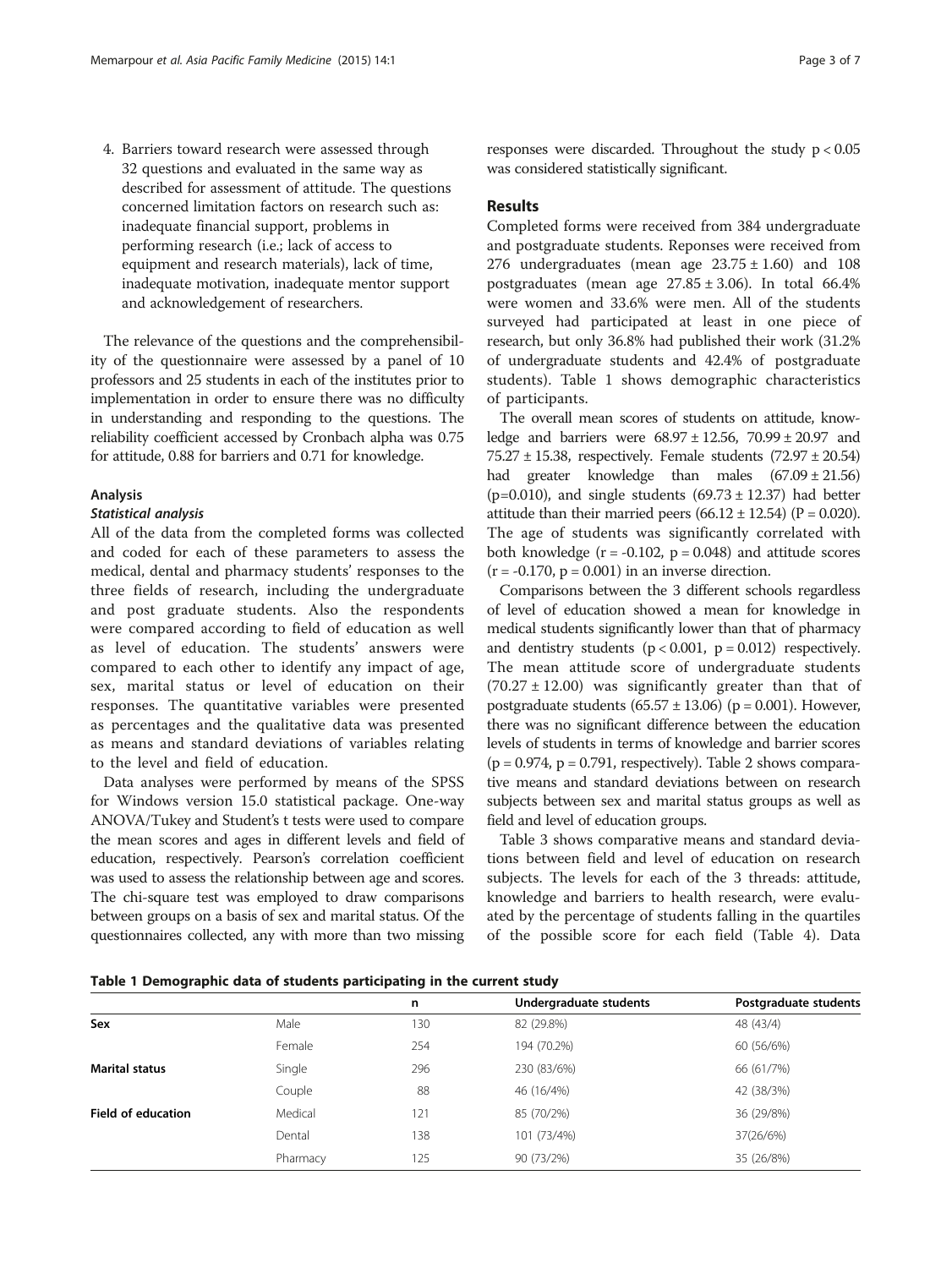<span id="page-3-0"></span>

|  |  |  | Table 2 Comparison of mean (±SD) of research subjects for demographic characteristics |
|--|--|--|---------------------------------------------------------------------------------------|
|--|--|--|---------------------------------------------------------------------------------------|

| Variable                  |                        | Attitude                       | Knowledge                      | <b>Barrier</b>                 |
|---------------------------|------------------------|--------------------------------|--------------------------------|--------------------------------|
| Sex                       | Male                   | $69.86 \pm 12.47$              | $67.09 \pm 21.56$              | $75.79 \pm 14.57$              |
|                           | Female                 | $69.58 \pm 12.48$              | $72.97 \pm 20.54$              | $74.78 \pm 15.82$              |
| P value                   |                        | $0.010*$                       | 0.354                          | 0.542                          |
| <b>Marital status</b>     | Single                 | $69.73 \pm 12.37$              | $70.90 \pm 20.26$              | $74.98 \pm 15.23$              |
|                           | Couple                 | $66.12 \pm 12.54$              | $71.51 \pm 23.61$              | $76.25 \pm 15.72$              |
| P value                   |                        | $0.020*$                       | 0.814                          | 0.507                          |
| <b>Field of education</b> | Medical                | $70.90 \pm 5.04$ <sup>a</sup>  | $72.36 \pm 18.47^a$            | 75.14 $\pm$ 16.14 <sup>a</sup> |
|                           | Dental                 | $67.84 \pm 11.39$ <sup>a</sup> | $64.77 \pm 22.36^b$            | 74.61 $\pm$ 13.4 <sup>a</sup>  |
|                           | Pharmacy               | $68.23 \pm 0.82$ <sup>a</sup>  | $75.18 \pm 20.69$ <sup>a</sup> | $76.13 \pm 16.7$ <sup>a</sup>  |
| P value                   |                        | 0.106                          | $< 0.001*$                     | 0.729                          |
| Level of education        | Undergraduate students | $70.27 \pm 12.00$              | $75.18 \pm 14.56$              | $71.24 \pm 20.88$              |
|                           | Postgraduate students  | $65.57 \pm 13.06$              | $75.24 \pm 17.35$              | $70.60 \pm 21.36$              |
| P value                   |                        | $0.001*$                       | 0.974                          | 0.791                          |

In the case of field of education, different letters in each column show significant differences between the fields (Tukey HSD test).  $p < 0.05$  is significant\*.

showed that most of student (90.5%) had an attitude score to research which was lower than half of possible attainable score, although 77.9% fell above half of possible attainable score on the knowledge parameter and showed adequate knowledge. A large number of students (66.7%) were more interested in clinical research than the other forms of research such as social and in vitro study (45.9%). Inadequate financial support was cited as the main barrier, followed by a preference for academic instruction over research, limited time and lack of research skills and knowledge. Figure [1](#page-4-0) shows the highest agreement percentage of respondents in the various fields of barriers.

### **Discussion**

In the present day, a global approach to scientific studies has developed in medical education which leads to increased number of articles being published throughout the world.

In the present study, the questionnaires were devised on the basis of a comprehensive literature review [[9,10,14,15,](#page-5-0)[20-22](#page-6-0)]. We are aware of the limitations of evaluations based on the use of self-reporting, as used in our study, but we consider the method useful in preliminary evaluation of the views of medical science students to research in the various parameters of attitude, knowledge and barriers. Our study did not attempt to assess the sort of research performed by students, but we are aware that the results of any such evaluation can be useful to open new perspectives on research and the revision of curricula.

In the present study most of the students (90%) showed an attitude to research that fell below the 50% level, whereas Vodopivec et al. [\[10](#page-5-0)] and Amin et al. [\[6](#page-5-0)] reported a positive attitude to research among medical students in Croatia and the Arab Universities. Khan et al. also reported moderate attitude to research among Pakistani medical students [\[5,8](#page-5-0)]. These differences may be related to differences between countries and students, and the impact of other factors such as barriers may have a heavy influence on levels of interest in research. The range covered by the questions in our comprehensive questionnaire and the detail given in the responses may

Table 3 Comparison of mean (±SD) of research subjects for educational characteristics

| <b>Field</b> | <b>Educational level</b> | Attitude          | P value | Knowledge        | P value | <b>Barriers</b>   | P value |
|--------------|--------------------------|-------------------|---------|------------------|---------|-------------------|---------|
| Medical      | <b>UGS</b>               | $70.4 + 14.85$    | 0.244   | $5.11 \pm 1.80$  | 0.547   | $76.43 + 14.89$   | 0.179   |
|              | PGS                      | $68.52 + 15.39$   |         | $5.33 \pm 1.75$  |         | $72.11 \pm 18.65$ |         |
| Dental       | UGS                      | $69.28 + 10.62$   | 0.017   | $6.088 \pm 1.59$ | 0.384   | $74.03 \pm 13.34$ | 0.411   |
|              | PGS                      | $64.55 + 12.59$   |         | $5.81 \pm 1.82$  |         | $5.69 \pm 1.51$   |         |
| Pharmacy     | UGS                      | $69.91 \pm 10.40$ | 0.070   | $5.82 \pm 1.47$  | 0.679   | $74.54 + 15.63$   | 0.525   |
|              | PGS                      | $63.96 \pm 10.83$ |         | $5.69 + 1.51$    |         | $5.69 + 1.51$     |         |

UGS: undergraduate students, PGS: postgraduate students.

p < 0.05 is significant\*.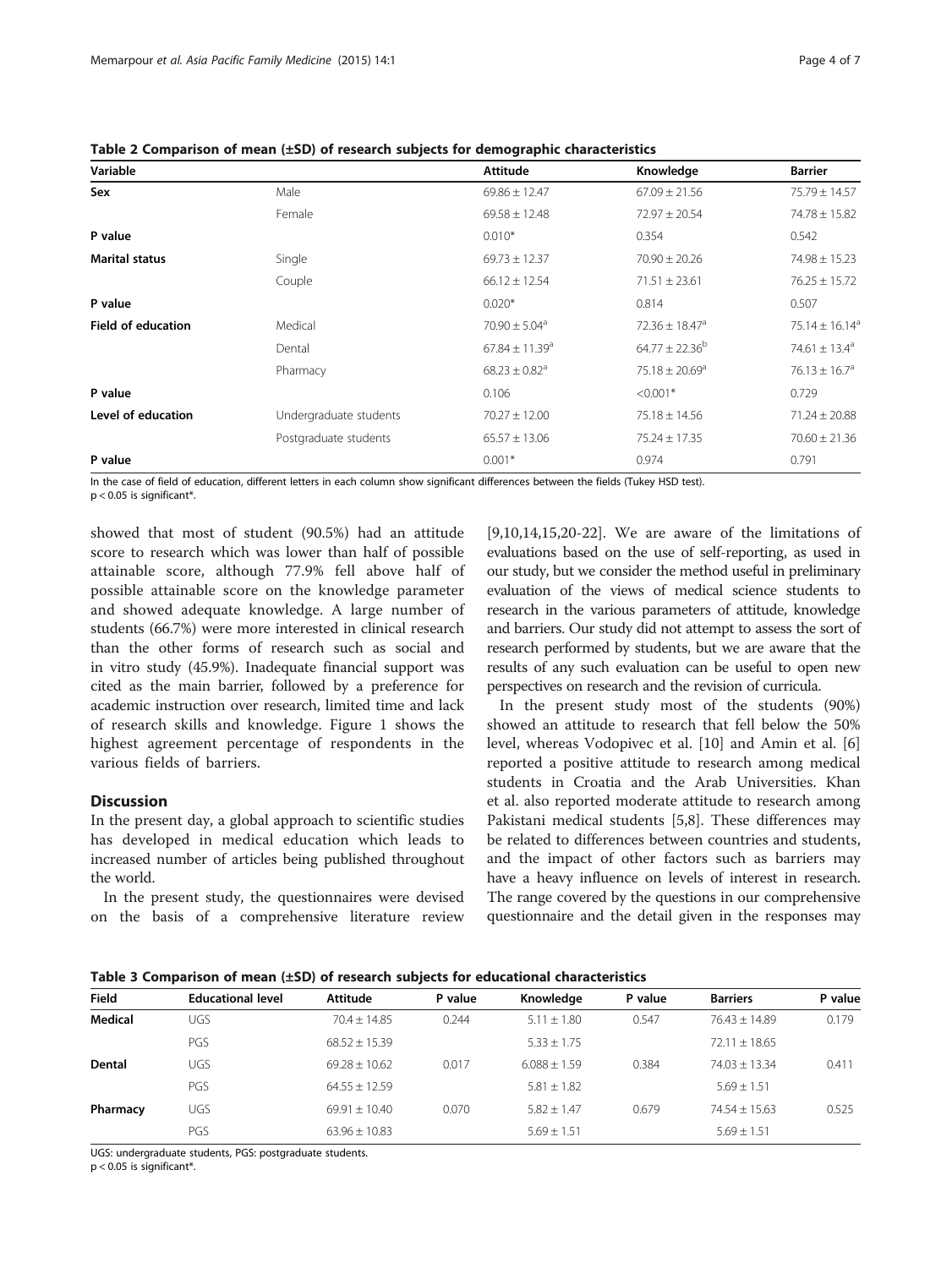<span id="page-4-0"></span>Table 4 Distribution of attitude, knowledge, and barrier scores of participants regarding the percentages of total attainable score

| Percent of total score | <b>Attitude</b> | Knowledge   | <b>Barriers</b> |
|------------------------|-----------------|-------------|-----------------|
| $<$ 25%                | 49 (13.2%)      | 21 (5.5%)   | 97 (25.7%)      |
| 26%-50%                | 286 (77.3%)     | 64 (16.7%)  | 260 (69.0%)     |
| 51%-75%                | 34 (9.2%)       | 168 (43.8%) | 19 (5%)         |
| >75%                   | $1(0.3\%)$      | 131 (34.1%) | $1(0.3\%)$      |

also account for some of this variation. The current study revealed a better attitude to research among undergraduate than postgraduate students, and increasing age and level of education as well as marriage, were clearly seen to have an adverse effect on attitude to and knowledge of research. This may be due to the heavy workload of postgraduate students in their research and studies coupled with marital responsibilities [\[9\]](#page-5-0) and the belief that research will have little role in their future career [[5](#page-5-0)]. The findings of Askew et al. were similar to ours, reporting that younger physicians were more enthusiastic about research [[23](#page-6-0)]. Khan et al. also reported that residents' knowledge and attitudes towards research did not improve significantly with their increasing years of education [\[5\]](#page-5-0), however; Vukaklija et al. reported the opposite, as they found the attitude toward research improved among undergraduate students with each increasing year of education [\[1\]](#page-5-0). This particular difference may correlated to the level of students evaluated (undergraduate or postgraduate) or variations according to the field of study, also bearing in mind that barriers to research may vary according to the individual situation in each country.

The current study showed that female students had greater knowledge than their male peers, but attitude to research did not differ between the sexes. Similar results were obtained by Amin el al. [[6\]](#page-5-0). In contrast to our study, however, studies in Pakistan and the USA revealed male medical students showed a better attitude to research than their female peers [\[5,8,9](#page-5-0)[,24,25\]](#page-6-0). The differences may be related to data collection from different populations, variations in sample size [[9\]](#page-5-0) and the increasing of acceptance female students in our medical universities.

Our study showed that all of the students surveyed were involved in a research project. This may be due to the mandatory thesis course for graduation in the last years of scientific education, and a similar policy appears to be implemented in many universities [\[6,9](#page-5-0)]. Considerations of research in the curriculum varies across countries and universities [\[14,](#page-5-0)[26](#page-6-0)]. Pruskil et al. [[27](#page-6-0)] showed that the reformed curricula led to increased student involvement in research activity. Vujaklija el al. [\[1\]](#page-5-0), Khan et al. [\[5](#page-5-0)] and Wang and Guo [[15](#page-5-0)] stated that assessed projects and mandatory research improve experience and training in research, have a positive impact on students and motivate them to undertake further research in the future [\[8](#page-5-0)[,17\]](#page-6-0).

Lack of research activity may be due to inadequate researcher knowledge [\[28](#page-6-0)]. Present study showed students' knowledge was moderately favorable. Also, our data showed the students had poor awareness of statistical techniques, the essentials for writing articles. Similar inadequate knowledge of these items has been mentioned before in the literature [\[6](#page-5-0)[,28,29](#page-6-0)]. Our results showed that the mean for knowledge in medical students was significantly lower than that of pharmacy and dentistry students, which may partly be due to the heavy workload in hospitals and the limited time available to participate in the research classes [\[5,6,8,9,11,13,14](#page-5-0)[,19,26\]](#page-6-0).

In the current study, the main barrier to research was reported as inadequate financial support followed by the preference for academic instruction over research, limited time and lack of research skills. In addition, the lack of researcher motivation or acknowledgment, researcher economic problems associated with the lack of payment for research, and lack of mentorship were considered as barriers by students. The same results have also been reported in other studies [\[6](#page-5-0),[9,11,](#page-5-0)[26,30](#page-6-0)].

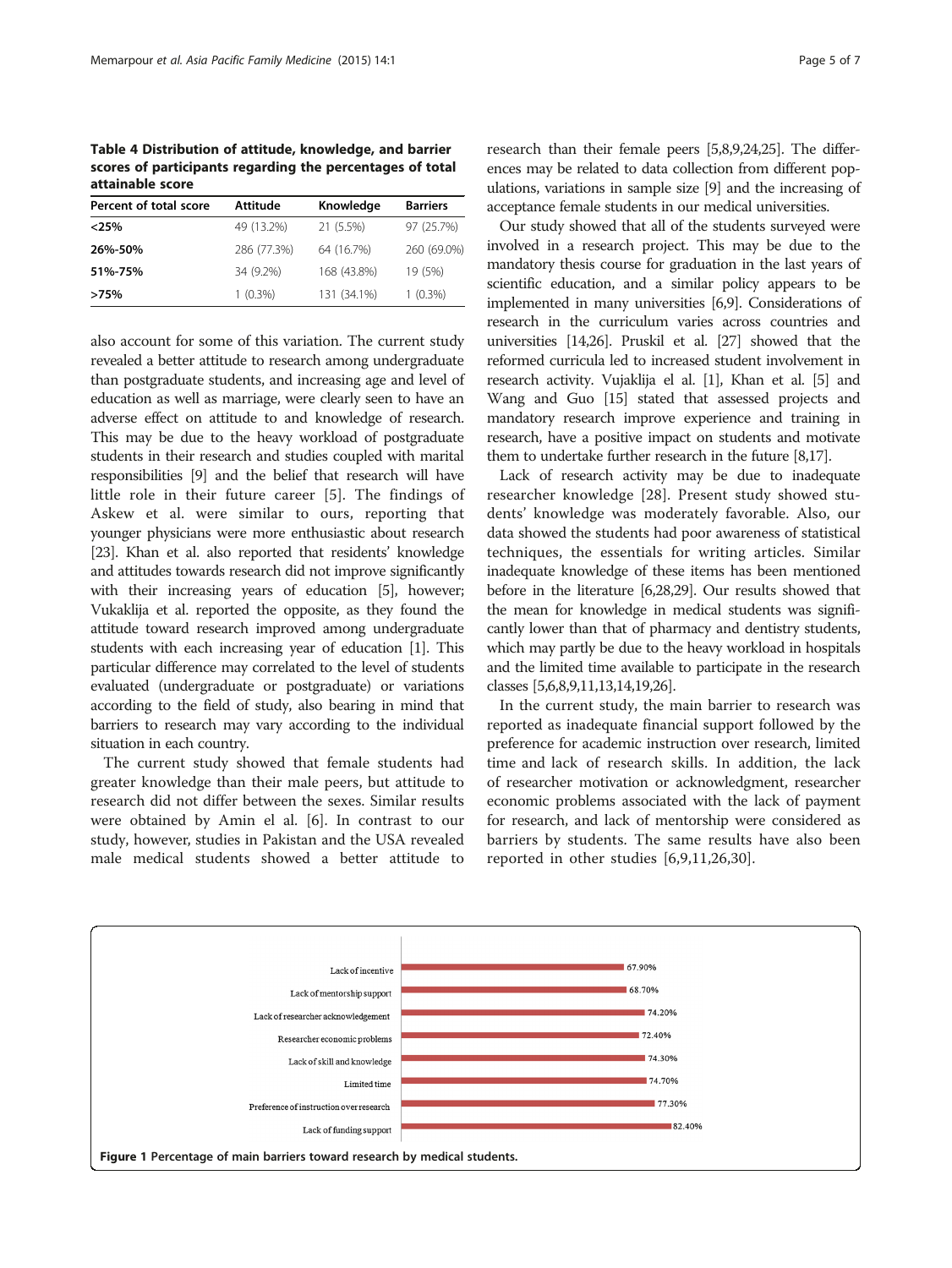<span id="page-5-0"></span>Just as in our study, lack of research funding support was also cited as the main barrier for students in previous studies [5,9,13]. This may be related to the fact that limits on funding for research involving expensive materials and equipment in some countries lead to a low incentive for research [5]. Institutes should try to seek funding support from resources other than the government and they should encourage researchers to seek out grants and awards [14].

Limited time due to heavy workload was commonly reported in previous studies [5,6,8,9,11,13,14[,19,26](#page-6-0)], with this experience noted especially by residents who become engrossed in clinical practice that engages them physically and mentally to such an extent that they are left with no free time for research [5,6]. Setting aside a specific time slot for research activity in the student curriculum may be helpful in reducing this barrier [[26](#page-6-0)].

The role of faculty staff in teaching research principles to students has been noted in some studies [1,5,6]. Professors can create positive awareness of research in students [[31\]](#page-6-0) and can guide students to become aware of health problems within their society, using the approach to help solve problems [6]. Lack of support through mentorship and the reduced effectiveness of research has already been reported in the literature [6[,24](#page-6-0),14]. Poor guidance by professors may lead to confusion amongst students during study stages [6,11,[26](#page-6-0)] lead to student dissatisfaction [[21,31](#page-6-0)] and lack of financial support when problems are encountered [6,11,[26](#page-6-0)]. It is strongly recommended that professors be encouraged to participate as active mentors involved in all stages of the study [6].

# Conclusions

Medical science students in three schools of medicine, dentistry and pharmacy showed a favorable knowledge of research, but their attitude toward the process ranked at below moderate. Undergraduate and single students showed a better attitude than residents. Females had a better knowledge of research than males. The majority of students considered there were barriers to the performance of research. While all students were involved in at least one research project, students are given no mandatory input on research theory and practice that might deepen their understanding of the research process.

## Additional file

[Additional file 1:](http://www.apfmj.com/content/supplementary/s12930-015-0019-2-s1.docx) The questionnaire of attitude to, knowledge of and barriers towards research.

#### Competing interests

The authors declare that they have no competing interests.

#### Authors' contributions

MM: conceptualized and designed the study, supervised data collection, critically reviewed the manuscript, and approved the final manuscript as submitted. APF: Precipitated designed the study, carried out the initial analyses, reviewed the manuscript, and approved the final manuscript as submitted. RG: Data collection instrument, carried out the initial analyses, drafted the initial manuscript, and approved the final manuscript as submitted.

#### Acknowledgments

This work was supported by Vice-Chancellory of Shiraz University of Medical Science and Student Research Committee (Grant No# 92-6571). The authors also thank Dr. Mehrdad Vossoughi, Assistant Professor, Center for Research Improvement, School of Dentistry, Shiraz University of Medical Sciences, for statistical analysis, and S.Griffin-Mason (AuthorAID in the Eastern Mediterranean) for help with the English in the manuscript.

#### Author details

<sup>1</sup>Department of Pediatric Dentistry, School of Dentistry, Shiraz University of Medical Sciences, Shiraz, Iran. <sup>2</sup> Department of Epidemiology, School of Health Shiraz University of Medical Sciences, Shiraz, Iran. <sup>3</sup>Student Research Committee, School of Dentistry, Shiraz University of Medical Sciences, Shiraz, Iran.

#### Received: 4 August 2014 Accepted: 27 January 2015 Published online: 11 February 2015

#### References

- Vujaklija A, Hren D, Sambunjak D, Vodopivec I, Ivanis A, Marusić A, et al. Can teaching research methodology influence students' attitude toward science? Cohort study and nonrandomized trial in a single medical school. J Investig Med. 2010;58(2):282–6.
- 2. Sridevi KV. Attitude of M. Ed. Students towards Research. Available at <http://www.aiaer.net/ejournal/vol20108/14.htm>
- Lavis JN, Oxman AD, Moynihan R, Paulsen EJ. Evidence-informed health policy 1-Synthesis of findings from a multi-method study of organizations that support the use of research evidence. Implement Sci. 2008;3:53.
- 4. Lev EL, Kolassa J, Bakken LL. Faculty mentors' and students' perceptions of students' research self efficacy. Nurse Educ Today. 2010;30(2):169–74.
- 5. Khan H, Khan S, Iqbal A. Knowledge, attitudes and practices around health research: the perspective of physicians-in-training in Pakistan. BMC Med Educ. 2009;9:46.
- 6. Amin T, Kaliyadan F, Abdulatheem EA, Majed M, Khanjaf H, Mirza M. Knowledge, attitudes and barriers related to participation of medical students in research in three Arab Universities. Educ Med J. 2012;4(1):e47–e 55.
- 7. Khan H, Taqui AM, Khawaja MR, Fatmi Z. Problem-based versus conventional curricula: influence on knowledge and attitudes of medical students towards health research. PLoS One. 2007;2(7):e632.
- Khan H, Khawaja R, Waheed A, Rauf M, Fatmi Z. Knowledge and attitudes about health research amongst a group of Pakistani medical students. BMC Med Educ. 2006;6:54.
- 9. Sabzwari S, Kauser S, Khuwaja AK. Experiences, attitudes and barriers towards research amongst junior faculty of Pakistani medical universities. BMC Med Educ. 2009;16:9–68.
- 10. Vodopivec I, Vujaklija A, Hrabak A, Lukiæ IK, Marušiæ A, Marušiæ A. Knowledge about and Attitude towards Science of First Year Medical Students. Croat Med J. 2002;43:58–62.
- 11. Burgoyne LN, O'Flynn S, Boylan GB. Undergraduate medical research: the student perspective. Med Educ Online. 2010;10:15.
- 12. Park SJ, McGhee CN, Sherwin T. Medical students' attitudes towards research and a career in research: an Auckland, New Zealand study. N Z Med J. 2010;123(1323):34–42.
- 13. Rosemann T, Szecsenyi J. General practitioners' attitudes towards research in primary care: qualitative results of a cross sectional study. BMC: Family Pract. 2004;5:31.
- 14. Chakraborti C, Bourgeois DJ, Gleeson E, Gunderson W. Identifying barriers to successful research during medical school. Med Educ Devel. 2012;2(e2):1–7.
- 15. Wang, SC. & Guo, YJ. Counseling students' attitudes toward research methods class. Retrieved from [http://counselingoutfitters.com/vistas/](http://counselingoutfitters.com/vistas/vistas11/Article_30.pdf) [vistas11/Article\\_30.pdf](http://counselingoutfitters.com/vistas/vistas11/Article_30.pdf) (2011)
- 16. Shewan LG, Glatz JA, Bennett C, Coats AJ. Contemporary (postwills) survey of the views of Australian medical researchers: importance of funding,